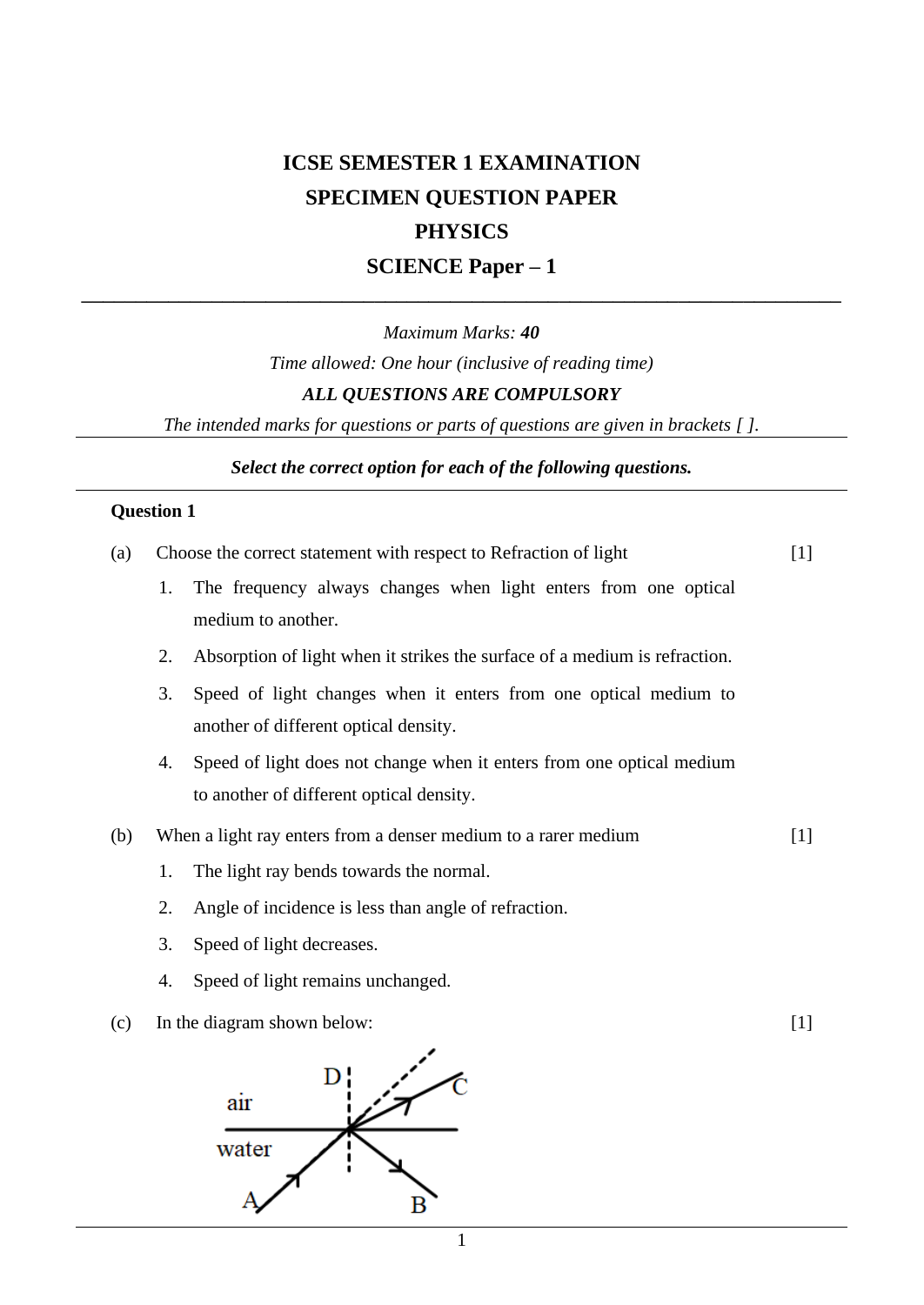- 1. B is incident ray and C is refracted ray.
- 2. A is incident ray and B is refracted ray.
- 3. C is incident ray and B is refracted ray.
- 4. A is incident ray and C is refracted ray.
- (d) From the diagram shown below, identify the characteristics of the image that will be formed. [1]



- 1. Real.
- 2. Diminished.
- 3. Formed within the focal length.
- 4. Virtual.
- (e) The wavelength of light in a medium A is 600 nm. The wave enters medium B of refractive index 1.5 with respect to medium A [2]
	- (i) Select the correct option from the following.
		- 1. the wavelength of light becomes 1.5 times the initial wavelength.
		- 2. the wavelength of light decreases.
		- 3. the wavelength becomes half of initial wavelength.
		- 4. the wave bends away from the normal.
	- (ii) The wavelength in medium B will be
		- 1. 400 nm
		- 2. 900 nm
		- 3. 300 nm
		- 4. Information is insufficient to calculate.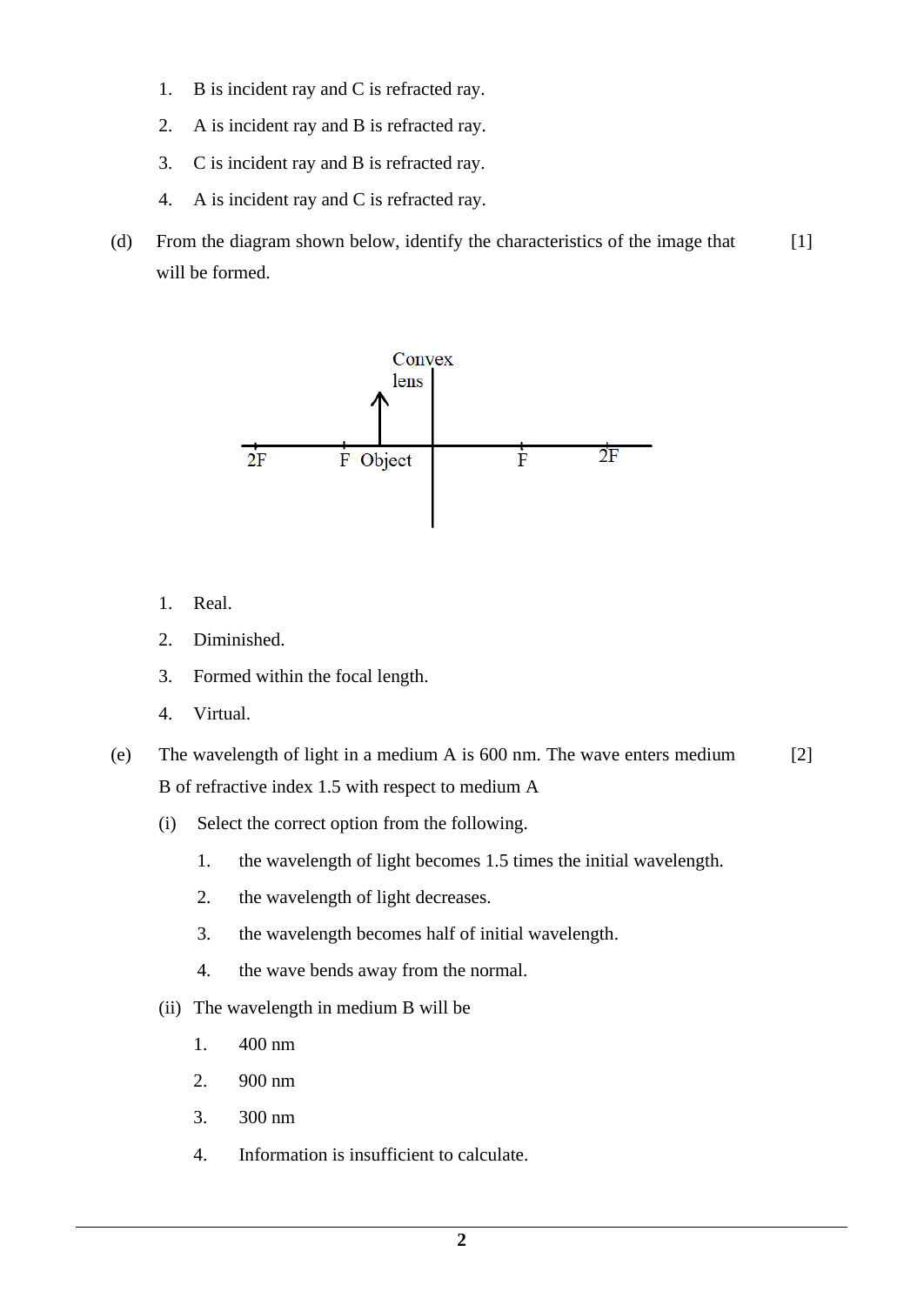(f) The diagram below shows an image formed at a distance 36 cm from the lens LL' of focal length 12 cm. With respect to this answer the questions that follow.

[4]



- (i) The position of the object on the left-hand side should be
	- 1. between 12 cm to 30 cm from the lens.
	- 2. beyond 24 cm from the lens.
	- 3. between 12 cm to 24 cm from the lens.
	- 4. within 12 cm from the lens.
- (ii) Power of this lens is
	- 1. 8.33 D
	- 2.  $+8.4$  D
	- 3.  $+8.33$  D
	- $4. -8.4 D$
- (iii) The object distance with sign convention is
	- 1. 18 cm
	- 2. 15 cm
	- 3. 9 cm
	- 4.  $+18$  cm
- (iv) If the lens LL' is replaced by another lens of same type but focal length 15 cm then for the same object distance
	- 1. the size of the image decreases.
	- 2. the size of the image increases.
	- 3. the size of the image remains the same.
	- 4. information is insufficient to conclude.

**3**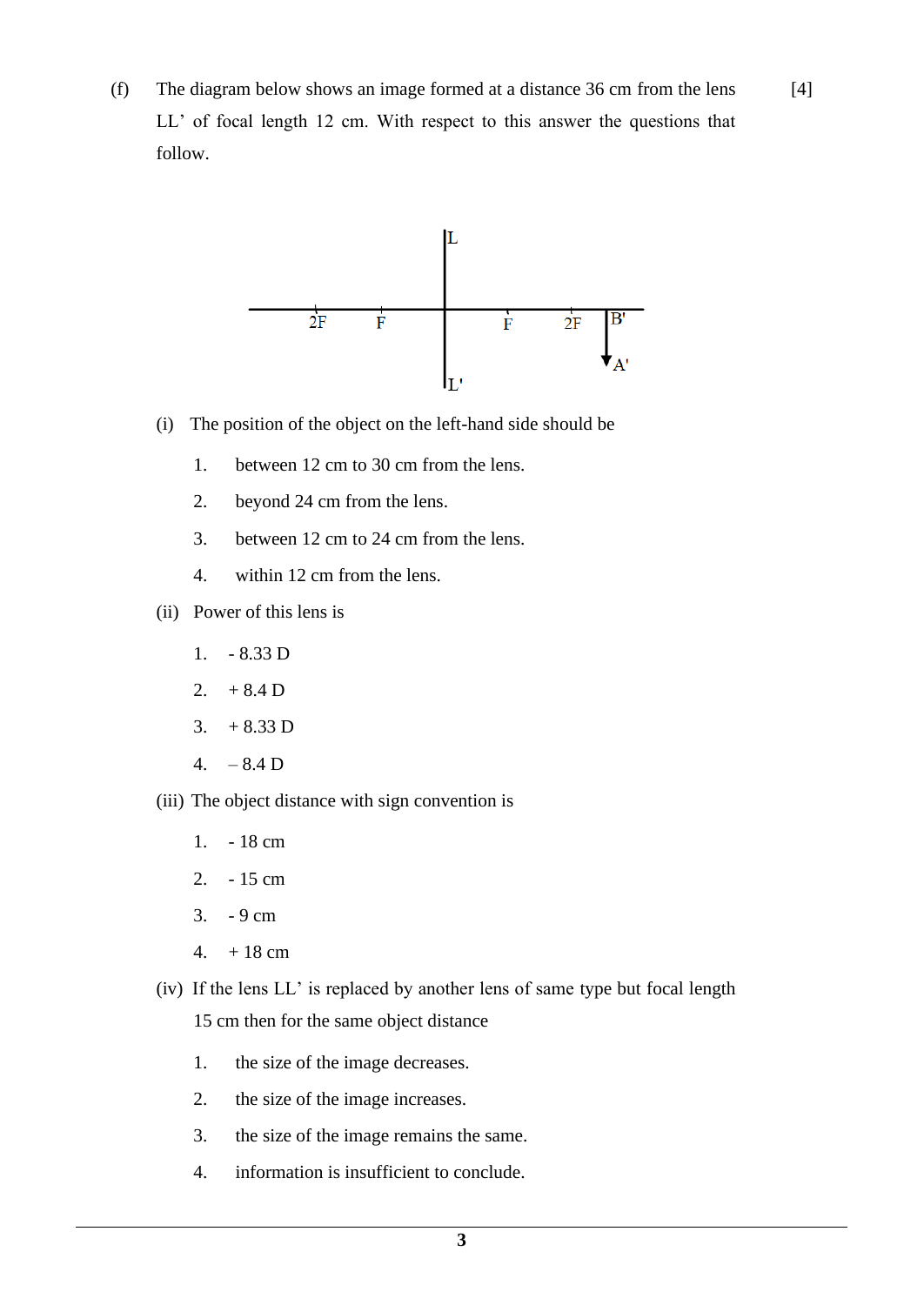#### **Question 2**

- (a) The usable form of mechanical energy is
	- 1. Elastic potential energy
	- 2. Kinetic energy
	- 3. Gravitational potential energy
	- 4. None of the given options.
- (b) One horsepower is equal to
	- 1. 100 W
	- 2. 735 W
	- 3. 764 W
	- 4. 746 W
- (c) If A and B of the same mass can climb the third floor of the same building in 3 minutes and 5 minutes respectively, then the ratio of their powers of A is to B in an ideal situation is  $[1]$

[1]

[1]

- 1. 1:1
- 2. 3:5
- 3. The information is insufficient to form a conclusion.
- 4. 5:3
- (d) If the centre of gravity of a metre scale of mass 80 g lies at the 45 cm mark, then which one of the following diagrams will show the balanced position of the scale. [1]
	- 1. 100  $\bf{O}$ 50 Fulcrum  $40^{\prime}$ gf 2. 100  $\bf{0}$ 50 60 Fulcrum  $45 \text{ gf}$ 3. 100  $\bf{0}$ 50 60 Fulcrum  $30 gf$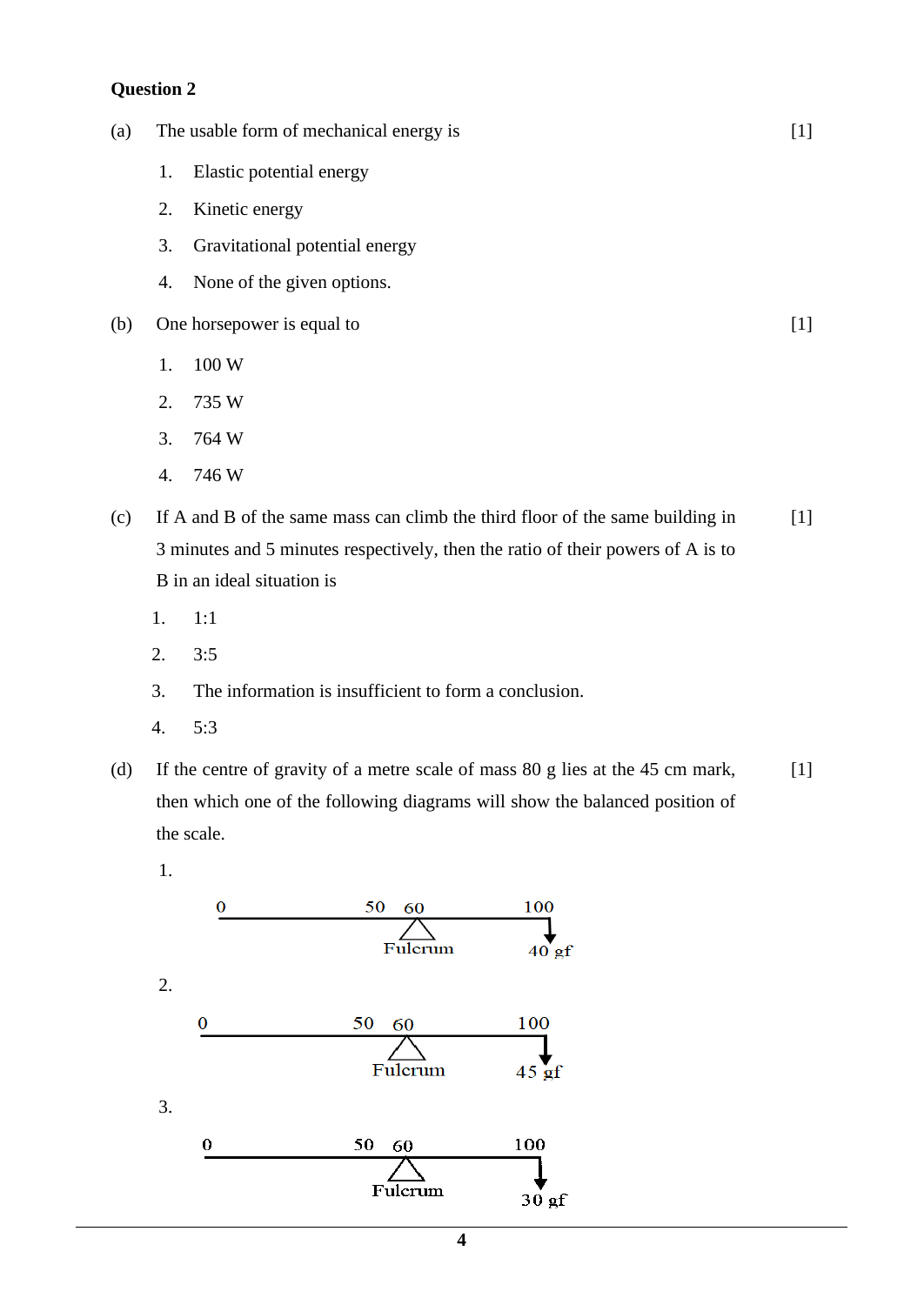



(e) A body has kinetic energy 2500 J. If the mass of the body is 500 g.

[2]

- (i) The velocity of the body is
	- 1.  $\sqrt{10}$  m/s
	- 2. 10 ms-1
	- 3. 20 ms-1
	- 4. 100 m/s
- (ii) The momentum of the body will be
	- 1. 10 kgms-1
	- 2. 500√10 kgms-1
	- 3. 50 kg ms-1
	- 4. 5 kgms-1
- (f) A girl at rest at gate of her society which is 3.2 m above the road comes down the slope AB on a cycle without paddling.  $[g = 10 N/kg]$ [4]



- (i) The mechanical energy possessed by the girl at B is
	- 1. Vibrational kinetic energy.
	- 2. Translational kinetic energy
	- 3. Elastic potential energy.
	- 4. Gravitational potential energy.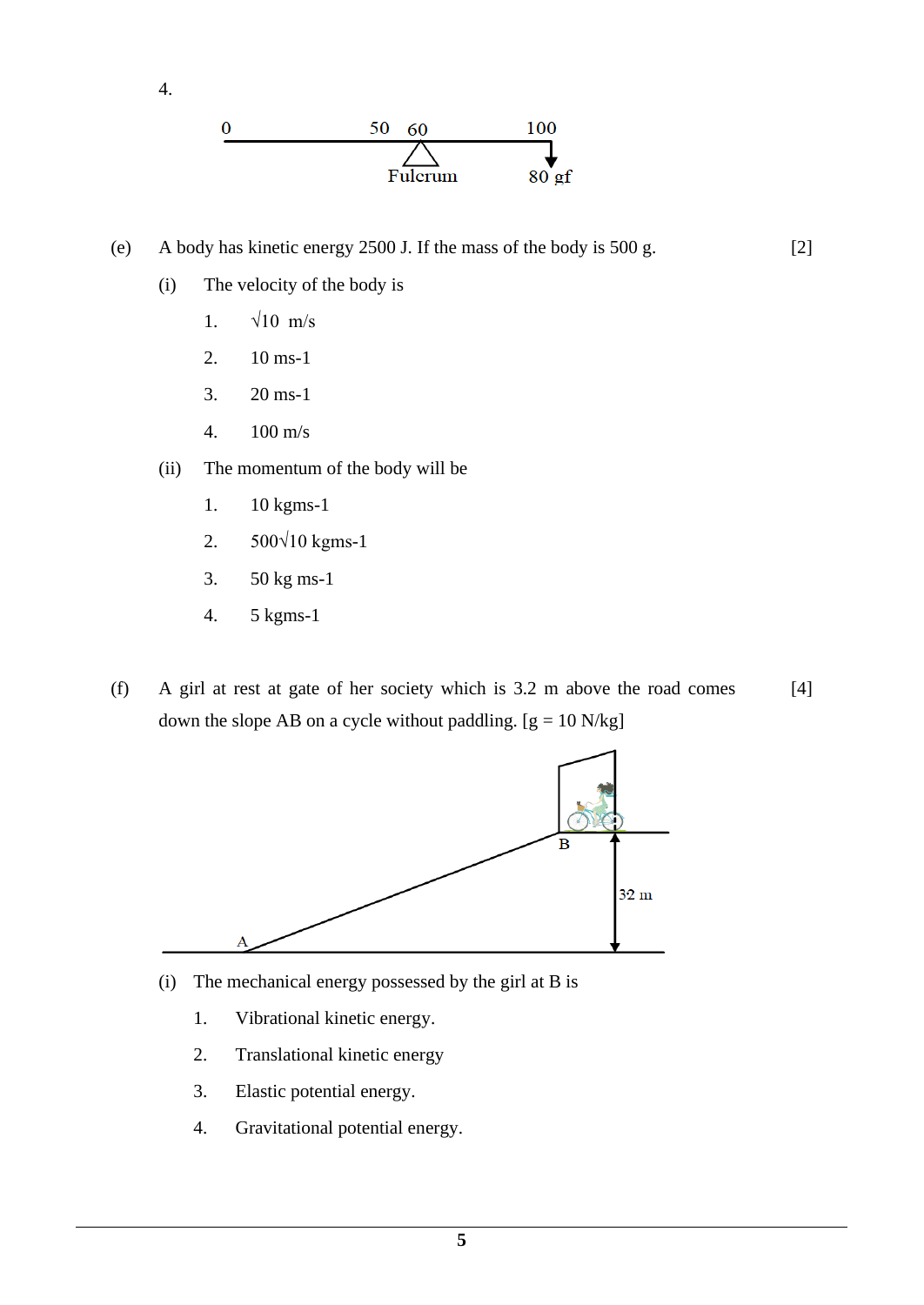- (ii) The velocity with which girl reaches point A is
	- 1. 32 m/s
	- 2.  $10 \text{ m/s}$
	- 3. 8 m/s
	- 4. Insufficient information to calculate velocity.
- (iii) If the mass of the girl is 40 kg then the kinetic energy of the girl at A is [Assuming no loss of energy.]
	- 1. 1280 J
	- 2. 1600 J
	- 3. 400 J
	- 4. 3200J
- (iv) The potential energy of the girl (of mass 40 kg) when she reaches the midpoint of the slope of AB
	- 1. 800 J
	- 2. 200 J
	- 3. 1600 J
	- 4. 640 J

#### **Question 3**

- (a) Mechanical advantage  $(M.A.)$ , load $(L)$ , and effort $(E)$  are related as [1]
	- 1.  $M.A. = L X E$
	- 2.  $M.A. = E/L$
	- 3. M.A.  $X E = L$
	- 4.  $M.A. X L = E$

(b) Which one of the following statements is correct?

1. A machine is used to have more output energy as compared to input energy.

[1]

- 2. Mechanical advantage of a machine can never be greater than 1.
- 3. If a machine gives convenience of direction, then its mechanical advantage should be greater than 1.
- 4. For a given design of a machine, even if the mechanical advantage increases, the velocity ratio remains the same.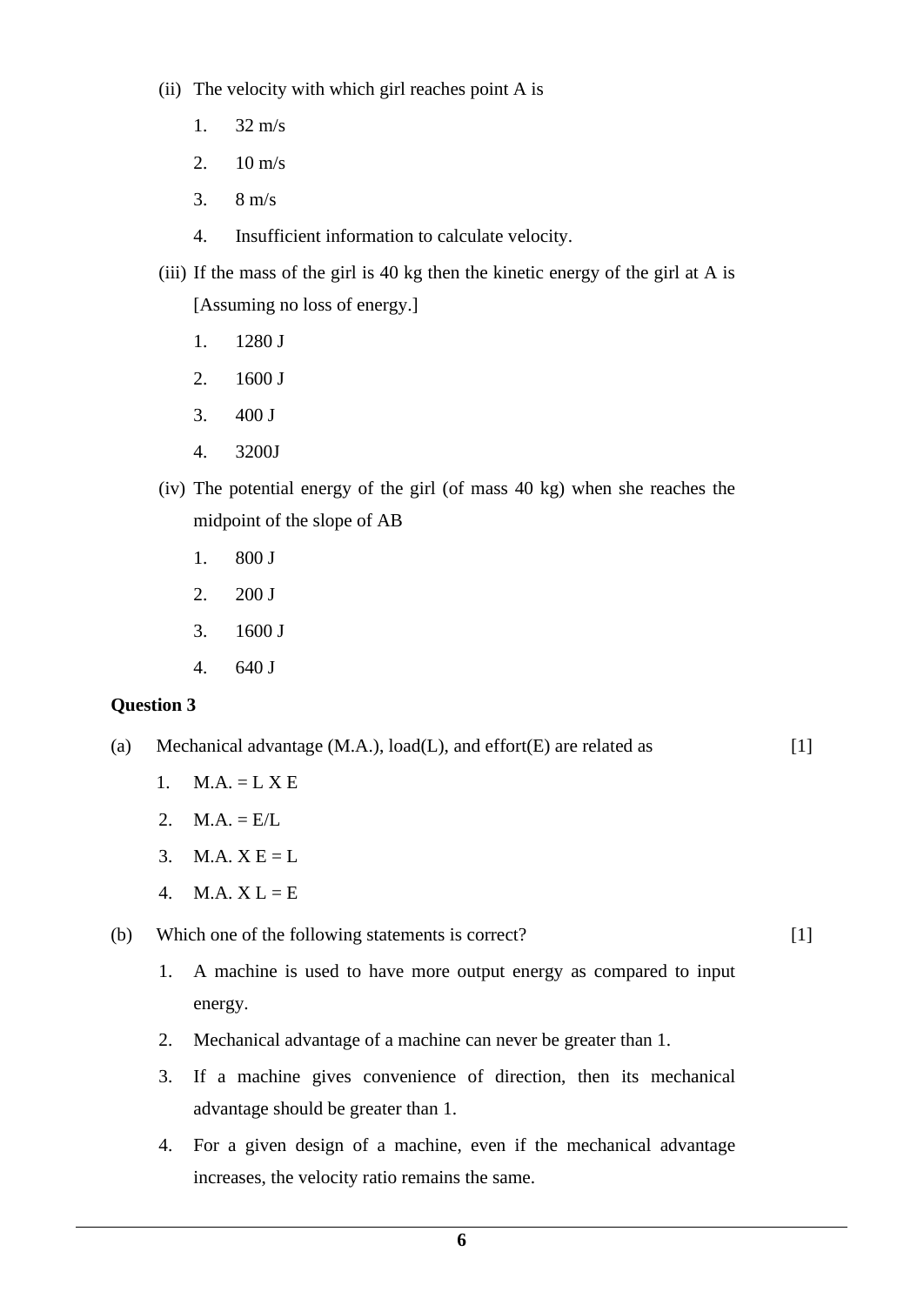- (c) If a block and tackle system with convenient direction has 3 movable pulleys, then its velocity ratio  $[1]$ 
	- 1. is either 6 or 7
	- 2. should be 6
	- 3. should be 7
	- 4. is 3
- (d) Work done by a body moving on a circular track is zero at every instant becaus [1]
	- 1. displacement is zero.
	- 2. displacement is perpendicular to the centripetal force.
	- 3. there is no force acting.
	- 4. reason is not mentioned in the other options.
- (e) Identify the conditions required to hear a clear and distinct echo by humans, in air [2]
	- 1. The reflecting surface should be rough.
	- 2. The size of the reflecting surface should be smaller than the wavelength of sound.
	- 3. Sound should not be reflected back within 0.1 s.
	- 4. The incident sound should have frequency more than 25000 Hz.
	- 5. The size of the reflecting surface should be larger than the wavelength of sound.
- (f) A person standing in front of a vertical cliff fires a gun and hears its echo in 3s. The speed of sound in air is 340 m/s. [4]



- (i) The distance at which the person is standing in front of the cliff is
	- 1. 1020 m
	- 2. 510 m
	- 3. 340 m
	- 4. 680 m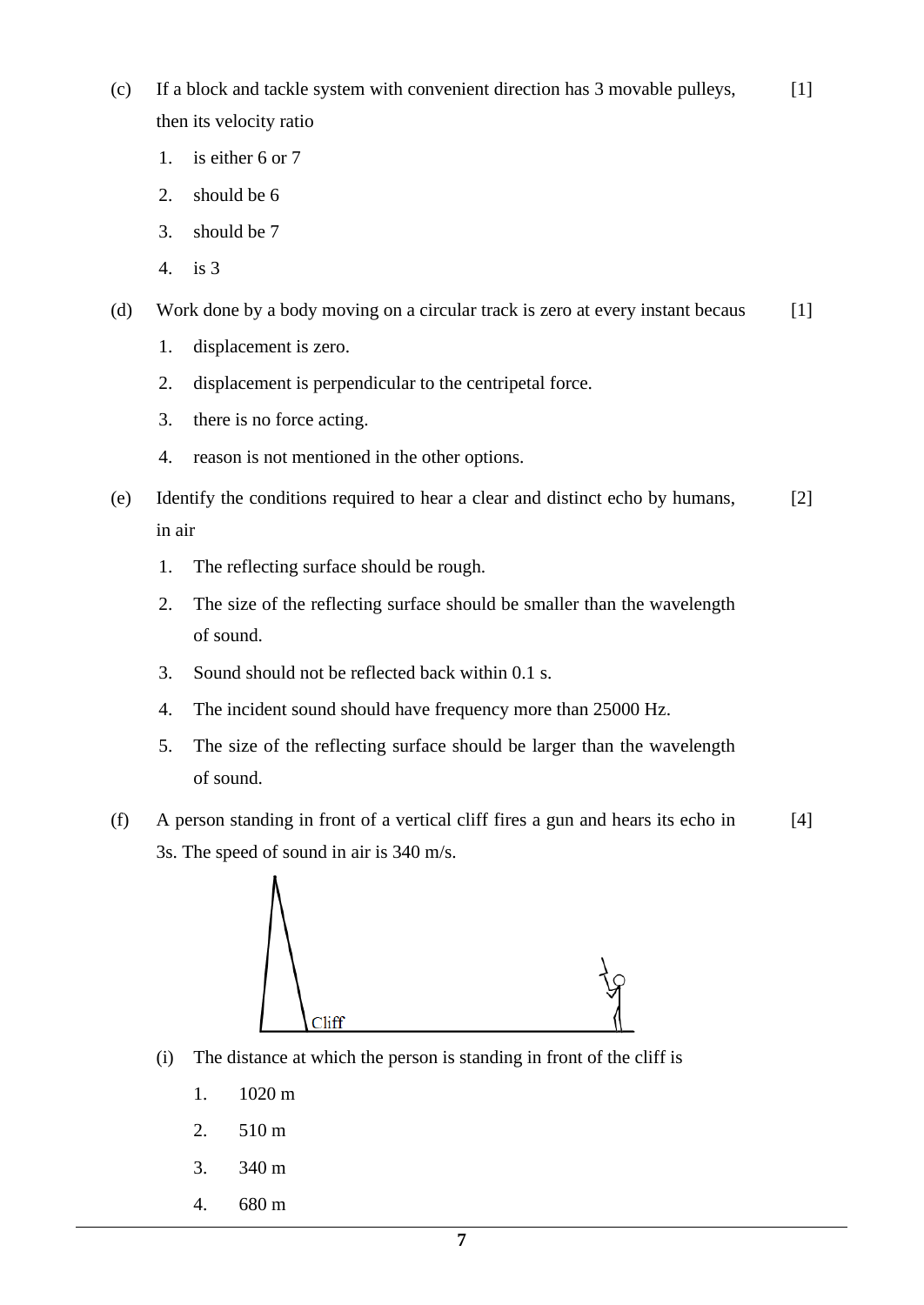- (ii) If the person wants to hear the echo 0.5 s earlier, then how much distance should he move, toward or away from the cliff?
	- 1. 595 m away from the cliff
	- 2. 255 m towards the cliff
	- 3. 85 m towards the cliff
	- 4. 255 m away from the cliff.
- (iii) Another person stands behind this person, in the same line with him and the cliff, at a distance of 170 m and fires a gun in the air. What are the consecutive intervals of time at which the first person hears two sounds?
	- 1. 0.5 s and 3 s
	- 2. 1 s and 3 s
	- 3. 1 s and 4 s
	- 4. 0.5 s and 3.5 s
- (iv) If the speed of sound changes to 350 m/s then how much distance should the person move towards or away from the cliff, in order to hear the echo in the same time? (i.e. in 3 s)?
	- 1. 25 m away
	- 2. 7.5 m away
	- 3. 20 m away
	- 4. 15 m away

#### **Question 4**

(a) Assuming all lenses shown below are of the same material, state which lens has the maximum power. [1]

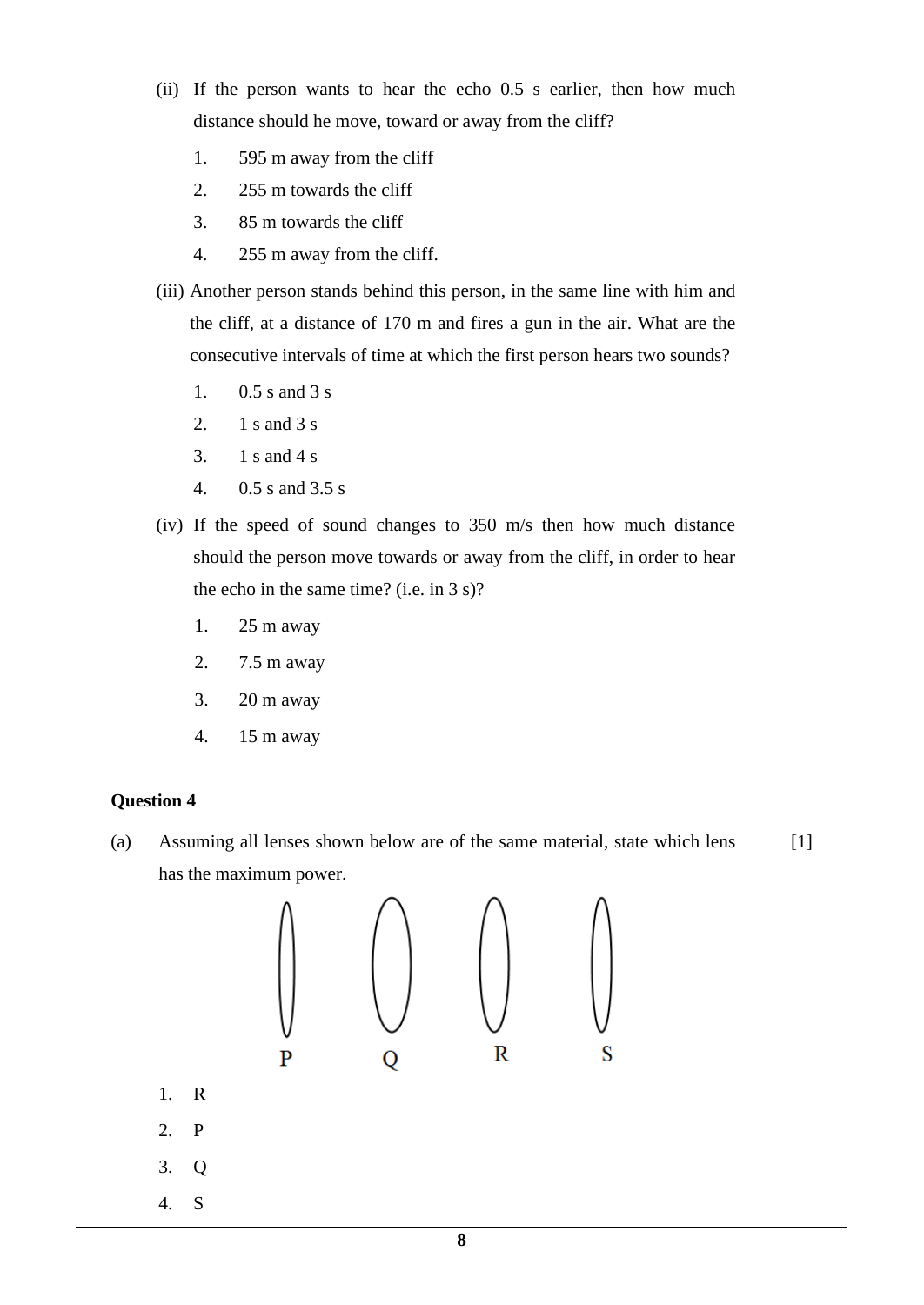- (b) In an electric cell while in use, the change in energy is from:
	- 1. Chemical to mechanical
	- 2. Chemical to electrical
	- 3. Electrical to mechanical
	- 4. Electrical to chemical
- (c) The diagram below shows a pendulum having a bob of mass 80 g. A and C are extreme positions and B is the mean position. The bob has velocity 5 m/s at position B.  $[g = 10N/kg]$ [2]

[1]



- (i) Which one of the following statements is correct?
	- 1. At point A the bob has only kinetic energy.
	- 2. At point B the bob will have only potential energy.
	- 3. At point B the bob will have maximum kinetic energy.
	- 4. At point D the bob will have more potential and less kinetic energy.
- (ii) The height h is
	- 1. 1.25 cm
	- 2. 125 m
	- 3. 1.25 m
	- 4. 0.125 m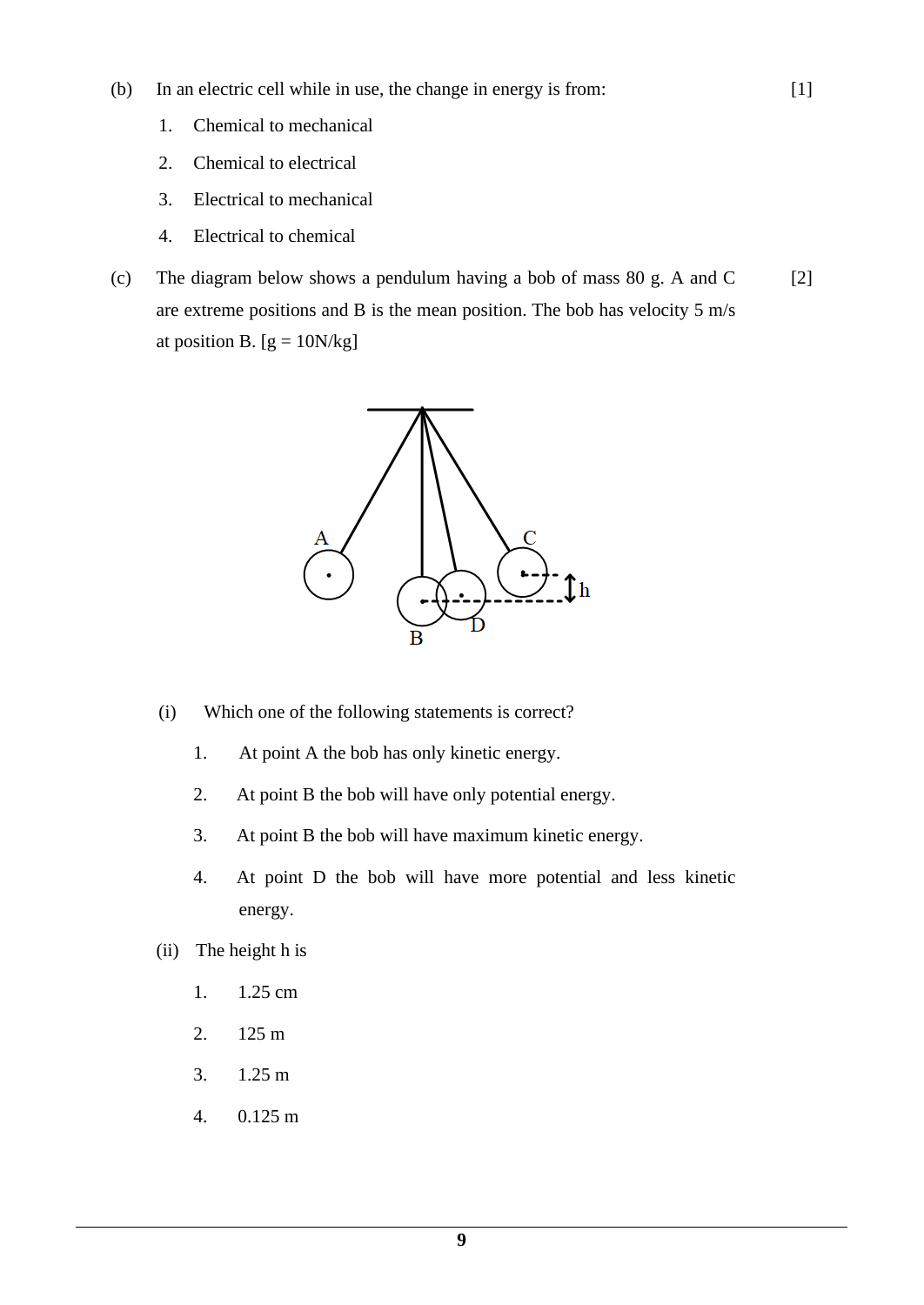- (d) (i) Select correct options for Total internal reflection in a medium.
	- 1. Can take place in an optically denser medium as compared to an optically rarer medium.

[2]

- 2. Takes place for any angle of incidence greater than 42 degree.
- 3. This reflection does not obey the laws of reflection.
- 4. Can take place if the angle of incidence in a denser medium is less than the critical angle.
- (ii) Diamonds glitter in the dark because
	- 1. They emit light.
	- 2. They have a very small critical angle due to very high refractive index.
	- 3. Due to the fluorescence.
	- 4. Chemical reaction in the diamond produces light energy.
- (e) The diagram shows the path of light through a right-angled prism of critical angle 42°. [4]

Observe the diagram and answer the questions that follow.



- (i) The phenomenon at the surface AC is
	- 1. Refraction
	- 2. Partial reflection
	- 3. Total internal reflection
	- 4. Scattering.
- (ii) The angle of incidence at the surface AC is
	- 1. 30°
	- 2. 45°
	- 3.  $60^{\circ}$
	- 4. 90°